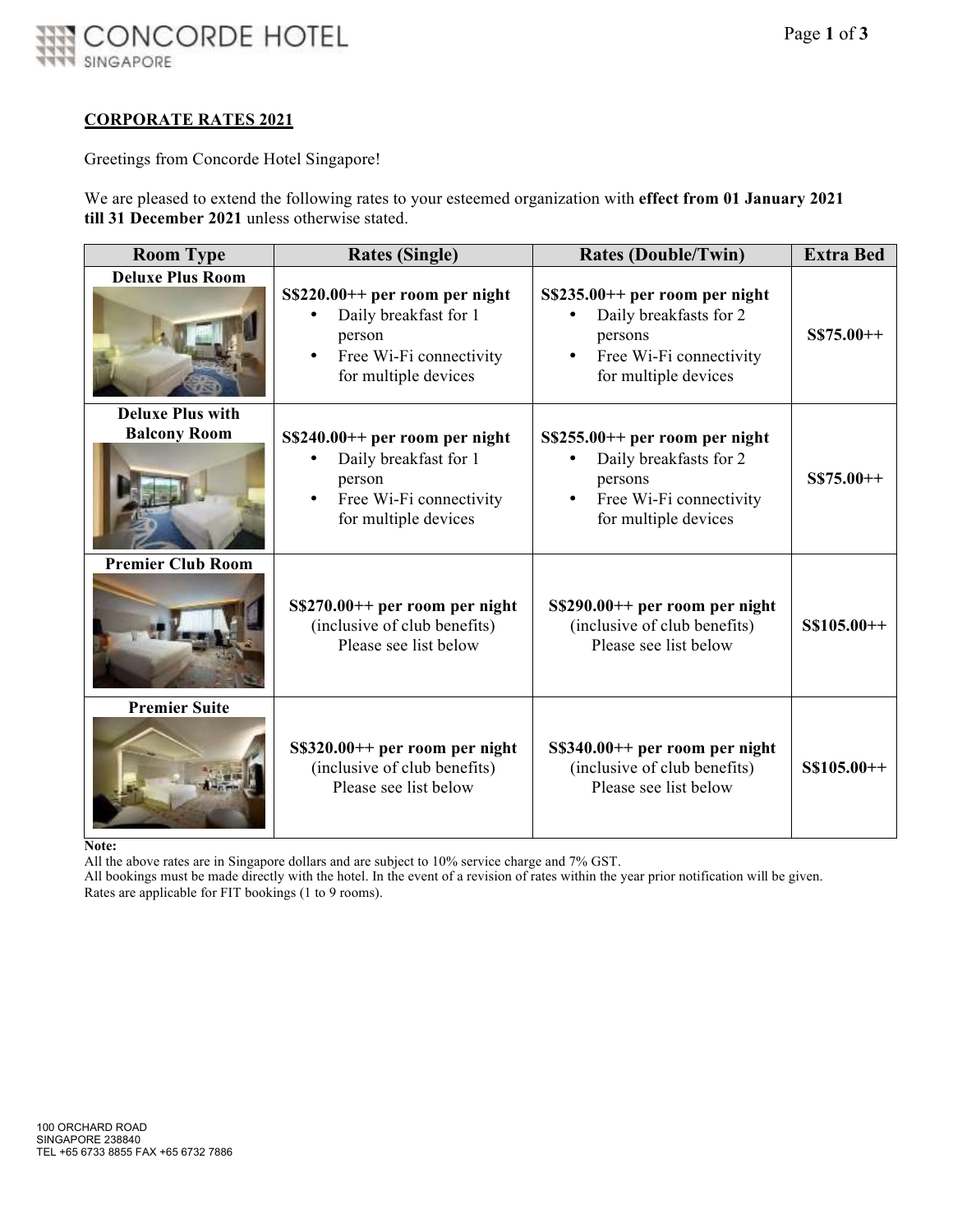

Group rates may be subject to a different rate on a case basis, subject to room availability.

### *Your valued guests will enjoy:*

- In-room electronic safe box
- Complimentary Wi-Fi connectivity for multiple devices
- Guests can enjoy complimentary access to thousands of newspapers and magazines, powered by Press Reader on their personal hand phones through the PressReader App.
- Convenience of in-room iron and ironing board
- Bathrobe & slippers provided
- Complimentary coffee/tea making facility in the room
- Choice of complimentary in-room movies and satellite TV channels
- Complimentary usage of swimming pool and fitness club

## **BENEFITS OF PREMIER CLUB ROOM & PREMIER SUITES**

- Complimentary minibar (replenishment will be done once daily)
- Choice of complimentary breakfast for every registered guest in any of the 3 venues: Premier Lounge, Spices Café or Room Service
- Complimentary laundry or pressing of two (2) pieces daily per room which is non-accumulative (excludes dry cleaning)
- Evening Cocktails from 6pm to 8pm, including beer and house pouring wines. Guests are entitled to invite one guest for Evening Cocktails.
- Complimentary use of Premier Lounge meeting room for 2 hours per stay. Subsequent hours are chargeable.
- Personalized check-in and check-out at the Premier Lounge.
- Extended check-out time upon availability.
- Complimentary Wi-Fi connectivity for multiple devices for all guests and at the Premier Lounge excluding the meeting room.

#### **CHECK IN AND CHECK OUT TIME**

| Check In Time:  | $1400$ hours |
|-----------------|--------------|
| Check Out Time: | $1200$ hours |

Check out after 1200 hours but before 1800 hours will be charged at 50% of the applicable room rates. A full day charge will apply for check out after 1800 hours. For any early check in request, a pre block of the guest room one night before the arrival date is required and additional one night charge will be imposed.

## **MAJOR CONVENTIONS & EXHIBITIONS FOR YEAR 2021**

| Food & Hotel Asia – F & B   | 30 March to 2 April 2021 (both dates inclusive)       |
|-----------------------------|-------------------------------------------------------|
| <b>Connectech Asia 2021</b> | $08$ to 11 June 2021 (both dates inclusive)           |
| Formula One 2021            | 30 September to 3 October 2021 (both dates inclusive) |

**Note**:

Surcharge will be applicable for the above major event dates and other peak dates. The above dates may be subject to change.

#### **CANCELLATION POLICY**

Cancellation notice is 48 hours prior to arrival date. Failing to no show or shortened stay, may result in a charge of one night per room to either the guarantor or guest's credit card.

100 ORCHARD ROAD SINGAPORE 238840 TEL +65 6733 8855 FAX +65 6732 7886

SINGAPORE.CONCORDEHOTELSRESORTS.COM